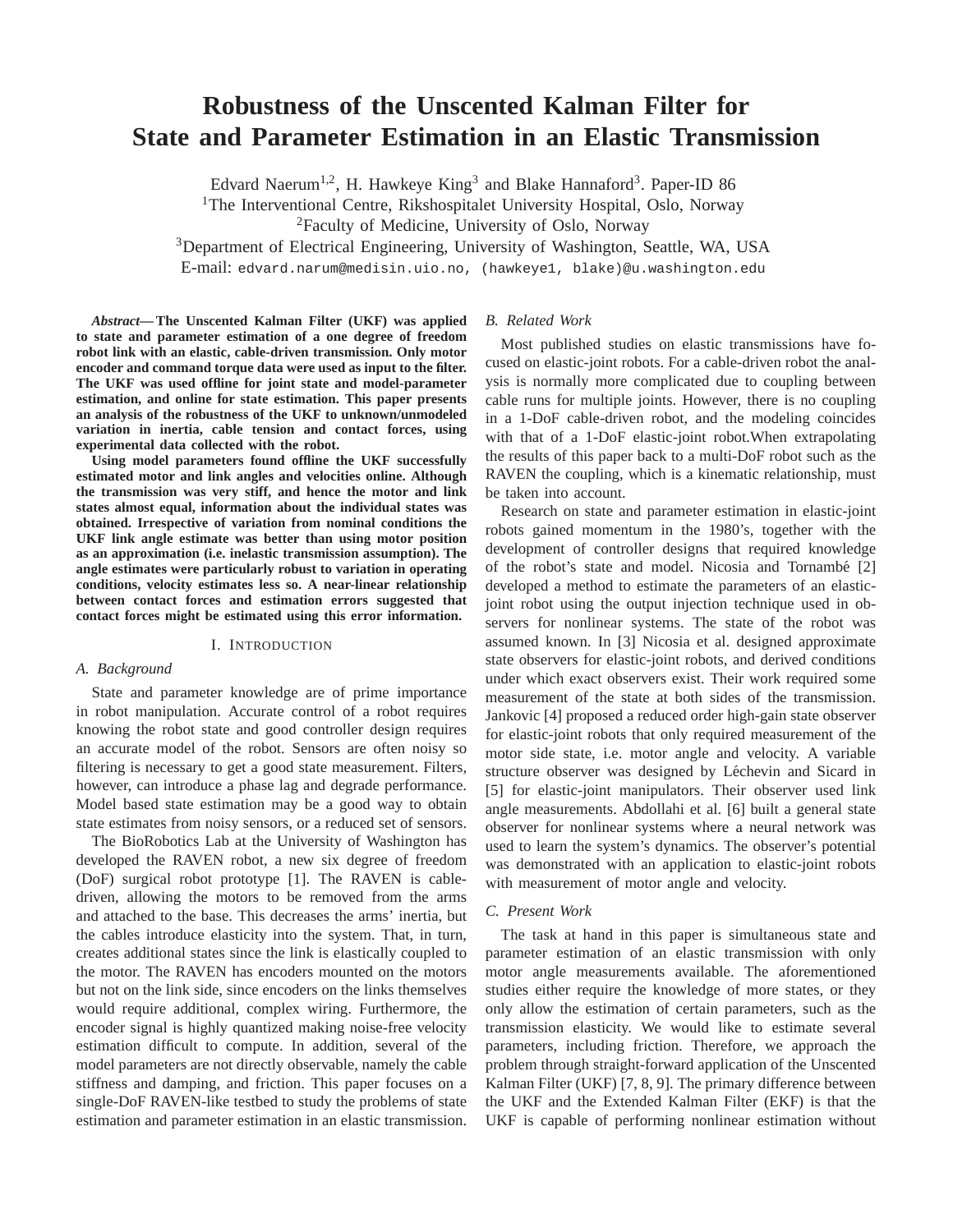linearization, whereas the EKF linearizes the nonlinear system and applies a regular Kalman filter algorithm. The UKF was chosen as it has been argued that it should replace the EKF in estimation applications for nonlinear systems because of its simpler implementation and better performance [7, 9]. Araki et al. [10] estimated the parameters of a robot with rigid joints using a UKF, and experiments were done with a two-DoF robot. Other works not related to robotics that employ the UKF for state and/or parameter estimation include Zhao et al. [11], Gove and Hollinger [12] and Zhan and Wan [13].

We present a study of simultaneous state and parameter estimation for offline system identification, and an online state estimator for smooth, noise-free state measurement with no phase distortion. The UKF is used in both cases. *The main contribution of this work is an experimental examination of robustness of the UKF to unknown variations in inertia, cable tension and force disturbances.* We are primarily interested in applications to teleoperation, and the motivating factors behind the robustness experiments are

- 1) to investigate the possibility of estimating contact forces with an elastic-joint robot with partial state measurement in a bilateral teleoperation setting, and
- 2) to get an indication of the performance of a simple jointlevel UKF for state estimation and feedback control in a multi-DoF robot.

A more general, but important question that also needs to be answered is whether, and with what accuracy we can estimate the link state using motor angle measurements. In other words, can we infer better information about the actual link state by the application of an advanced filter like the UKF, or will using the motor state as an approximation to the link state be just as useful, i.e. a rigid robot assumption?

## II. SYSTEM & MODELING

## *A. Hardware*

To test the UKF robustness in a real world setting, a simple 1-DoF test platform was employed (see Fig. 1). Termed the "pulleyboard" it uses all the same hardware as the RAVEN surgical robot, and is intended as a testbed for that device.

The pulleyboard uses a single Maxon EC40 brushless DC motor and a DES 70/10 motor controller (Maxon Motors). The end effector is a rotational link with nominal moment of inertia  $3.63 \cdot 10^{-4}$  kgm<sup>2</sup> about the axis of rotation. The moment of inertia can be varied by additional weight rigidly affixed to the link. The link is cable driven with a cable run from the motor to the link and back for a total cable length of 1.58 m. The stainless steel cable goes through a total of four idler pulleys with a diameter of 15 mm and eight idler pulleys with a diameter of 7.5 mm, in addition to the motor and link shafts with a diameter of 14 mm. This cable route is similar to the second axis of the surgical robot. Also, a force gauge with an additional 15 mm pulley is included in one part of the cable run to measure cable tension.

On this simplified testbed it is easy to have two shaft encoders, one colocated at the motor and another noncolocated



Fig. 1. The pulleyboard with a force gauge in the lower right corner.

at the link. These sensors directly measure motor angle  $q_m$  and link angle  $q_l$  (see Fig. 2). So that the results will be applicable to the RAVEN robot, the noncolocated sensor was used only for validation, and not for control or parameter estimation.

Also, identical to the RAVEN the pulleyboard includes an RTAI Linux PC. The PC is a 32-bit AMD Athlon XP with 1GB RAM. I/O with the the pulleyboard uses the BRL USB board developed in the BioRobotics Lab at the University of Washington [14]. The robot control software is an RTAI-Linux kernel module, and the control loop runs at 1kHz.

#### *B. Modeling*

The main modeling assumption is that, although the pulleyboard has several idler pulleys, it can be modeled as one motor side and one link side connected by one cable run. Idler pulley inertias and transmission friction can be lumped into either one of the two sides without any significant loss of accuracy.

Fig. 2 shows a schematic drawing of the pulleyboard the way it is modeled. The pulleyboard model comprises a motor inertia,  $J_m$ , and a link inertia,  $J_l$ , connected by two cables each with a longitudinal stiffness  $k_e$  and damping  $b_e$ . For the purpose of modeling, the two cables are considered as one torsional spring/damper connecting the two inertias, where the total torsional effect is the combination of the longitudinal effect of the two cables. The spring is modeled as an exponential spring, i.e. for a generic displacement  $d$  we have

$$
F_{spring} = k_e(e^{\alpha d} - 1).
$$

Initial estimation tests were carried out where both  $k_e$  and  $\alpha$  were considered unknown. However, we were unable to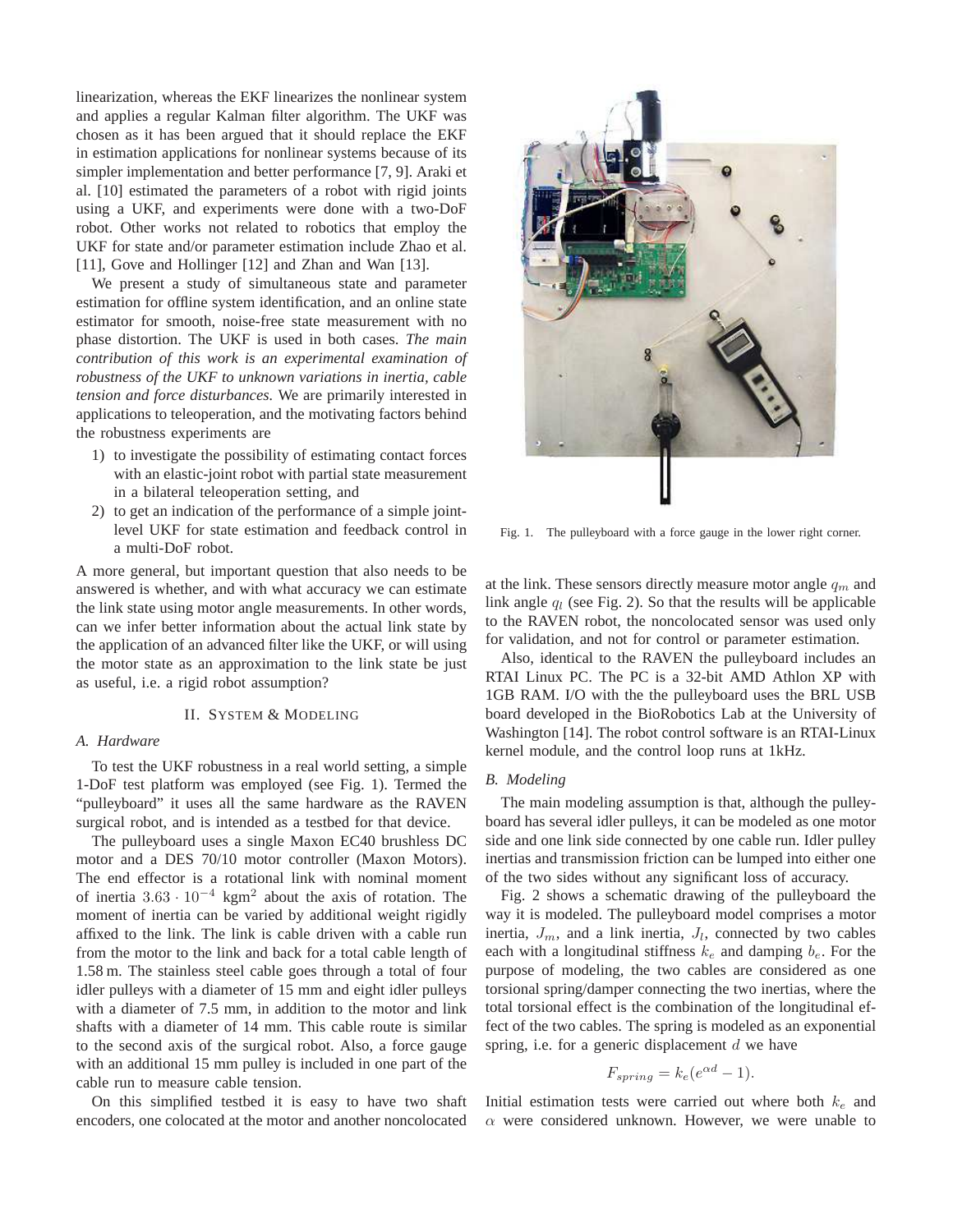

Fig. 2. The pulleyboard model.

make the UKF estimate for  $\alpha$  converge. Possibly, this is because the relative displacements of the stiff transmission are very small, and within these displacements a wide range of values for  $\alpha$  yield approximately the same force. Instead,  $\alpha = 1$  throughout this paper. The use of an exponential spring model is nevertheless worthwhile, as the increased degree of nonlinearity will put the UKF further to the test. The damper is modeled as a linear damper. The mass of the cables is neglected. It is assumed that the cables are pretensioned equally, and to a sufficiently high tension that neither cable goes slack under normal operation. Friction in the transmission is lumped into a motor side term  $F_m$  and a link side term  $F_l$ .

Let  $r_m = r_l$  be the motor and link capstan radii, respectively. Since they are equal the pulleyboard's gear ratio is 1:1. Let  $\tau_m$  be the torque applied to the motor,  $q_m$  the angle of the motor and  $q_l$  the angle of the link. The motor and link angles are zero when the link is in a vertical position, the tensions in the two cables are equal and the system is not moving. The dynamic equation is then written as

$$
J\ddot{q} + T + F + N = \tau \tag{1}
$$

where  $\boldsymbol{q} = [q_m, q_l]^T$ ,  $\boldsymbol{\tau} = [\tau_m, 0]^T$ , and

$$
\mathbf{J} = \begin{bmatrix} J_m & 0 \\ 0 & J_l \end{bmatrix}, \qquad \mathbf{T} = \begin{bmatrix} r_m \gamma \\ -r_l \gamma \end{bmatrix},
$$

$$
\mathbf{F} = \begin{bmatrix} F_m \\ F_l \end{bmatrix} \qquad \text{and} \quad \mathbf{N} = \begin{bmatrix} 0 \\ m_l L_{cm} g \sin(q_l) \end{bmatrix}.
$$

The motor inertia  $J_m$  can be found by consulting the motor's data sheet, and the link inertia  $J_l$  can be calculated using the parallel axis theorem. The variable  $\gamma$  is used to denote the total longitudinal force of the spring/damper effect of both cables. It is calculated as

$$
\gamma = k_e(e^{q_m r_m - q_l r_l} - e^{q_l r_l - q_m r_m}) + 2b_e(\dot{q}_m r_m - \dot{q}_l r_l).
$$

The lumped transmission friction  $\bf{F}$  is modeled by the simple Coulomb and viscous combination:

$$
F_i = F_{c,i} sign(\dot{q}_i) + F_{v,i}\dot{q}_i, \quad i = m, l
$$

where  $F_{c,i}$  and  $F_{v,i}$  are the Coulomb and viscous friction constants, respectively. Motor and link shaft friction is also included in these terms. Finally,  $N$  contains the gravitational torque acting on the link, with  $m_l$  being the mass of the link,  $L_{cm}$  is the distance from the axis of rotation to the center of mass, and  $g$  is the acceleration of gravity.

Some of the parameters in the dynamic equation are known, while some are unknown. In particular, the inertias  $J_m$  and  $J_l$ are known, and so are  $m_l$  and  $L_{cm}$ , so that the gravitational term N can be computed. The capstan radii  $r_m$  and  $r_l$  are also known. On the other hand, the stiffness constant  $k_e$  and the damping constant  $b_e$  are unknown. So are the four friction constants  $F_{c,i}$  and  $F_{v,i}$ , for a total of six unknown parameters. These parameters have to be estimated.

### III. METHODS

The Unscented Kalman Filter (UKF) was used in two ways: offline for simultaneous state and parameter estimation and online for state estimation. System parameters identified offline were used online for state-only estimation. Although the pulleyboard has motor and link angle available, only motor angle was used so as to emulate a system with colocated sensors and actuators.

A PD controller was implemented for all data collection, both during the offline estimation and the following robustness experiments. The pulleyboard performed sinusoidal trajectory following tasks, and except for the force disturbance tests the pulleyboard was operated in free-space motion. As the topic of our study was state estimation performance, and not control performance, the state estimate was *not* used for feedback control. Instead, the motor shaft encoder information was used directly for PD control. A low-pass filter was applied to avoid the resonant high-frequency modes inherent in the elastic cable transmission, and velocity was calculated by a first-difference of the low-pass filtered position samples.

## *A. Offline State and Parameter Estimation*

The key to parameter estimation with the UKF is to regard the unknown parameters as part of the state. That way the basic UKF algorithm does not have to be modified. The pulleyboard's dynamic equation (1) is written in state-space form, discretized, and the state vector is augmented with the unknown parameters.

To write the dynamic equation in state-space form we first define the state vector of the continuous-time system  $x(t)$  as

$$
\boldsymbol{x} := \begin{bmatrix} q_m & q_l & \dot{q}_m & \dot{q}_l \end{bmatrix}^T.
$$

We also define the generic input signal  $u := \tau$ . The pulleyboard's dynamics in state-space form are then given as

$$
\dot{x} = f(x, u), \tag{2}
$$

$$
y = Cx \tag{3}
$$

where

$$
\begin{aligned} \boldsymbol{f} &\coloneqq \begin{bmatrix} \boldsymbol{\dot{q}} \\ \boldsymbol{J}^{-1}(\boldsymbol{\tau}-\boldsymbol{N}-\boldsymbol{F}-\boldsymbol{T}) \end{bmatrix}, \\ \boldsymbol{C} &\coloneqq \begin{bmatrix} 1 & 0 & 0 & 0 \end{bmatrix}. \end{aligned}
$$

The measurement y is equal to motor angle  $q_m = x_1$ .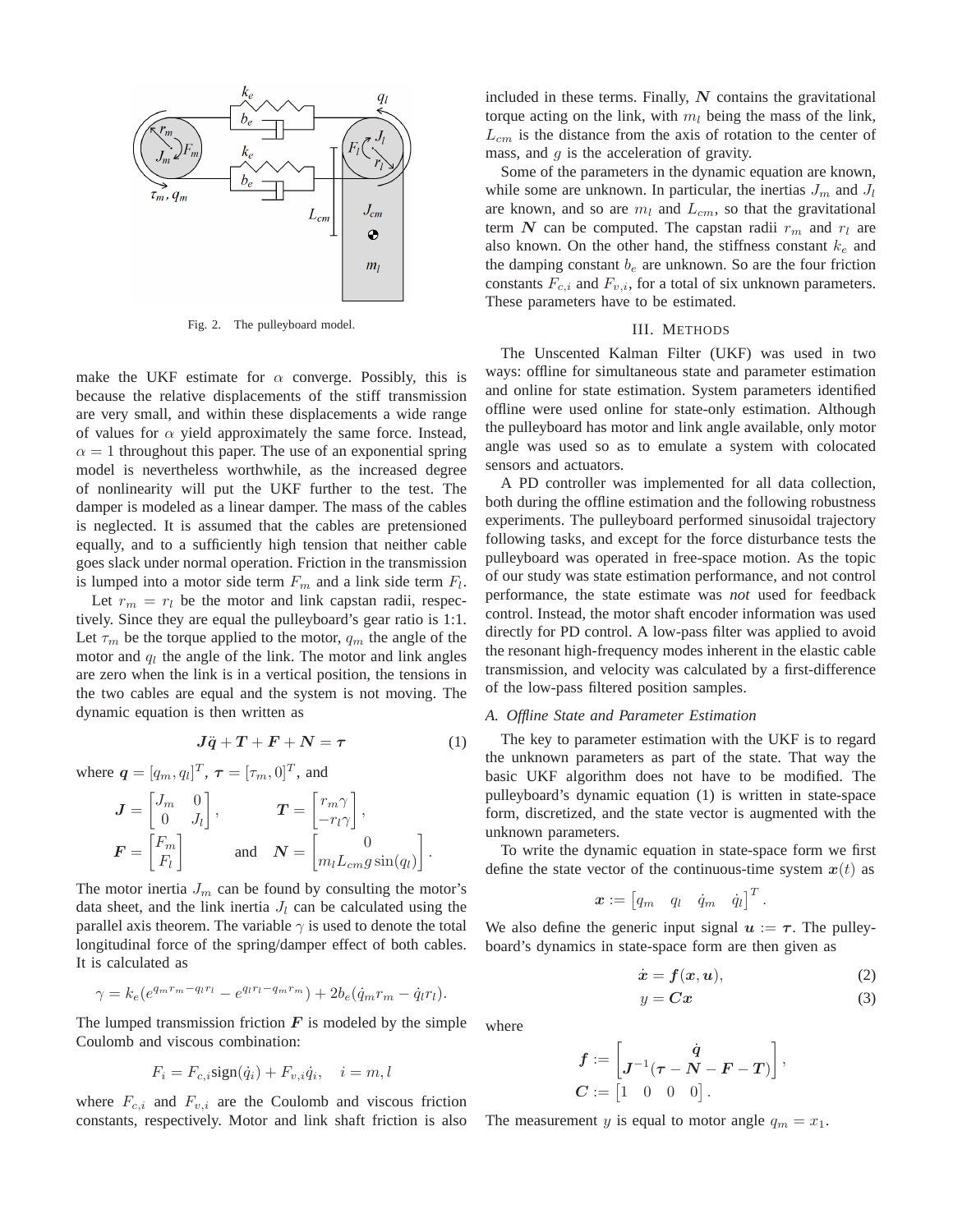Since  $f$  is nonlinear we cannot compute the exact discretetime equivalent of the continuous-time system. Instead we numerically integrate the state-space equations using a fourth order Runga-Kutta method. Denoting the Runga-Kutta 4 operator by  $\mathbf{F}_{RK4}$  we get

$$
x(k+1) = F_{RK4}(f(x(k), u(k))) =: F(x(k), u(k)), \quad (4)
$$

$$
y(k) = \mathbf{C}\mathbf{x}(k) \tag{5}
$$

where  $k$  is the time index. The measurement equations (3) and (5) for the continuous and discrete-time systems are the same.

The final step before applying the UKF algorithm is to construct the augmented dynamic equation of the pulleyboard. We define the augmented state vector as

$$
\boldsymbol{x}^a := \begin{bmatrix} \boldsymbol{x}^T & k_e & b_e & F_{c,m} & F_{c,l} & F_{v,m} & F_{v,l} \end{bmatrix}^T.
$$

The augmented system is then described by

$$
\boldsymbol{x}^{a}(k+1) = \boldsymbol{F}^{a}(\boldsymbol{x}^{a}(k), \boldsymbol{u}(k)),
$$
\n
$$
y(k) = \boldsymbol{C}^{a}\boldsymbol{x}^{a}(k).
$$
\n(6)

where

$$
\boldsymbol{F}^a(\boldsymbol{x}^a(k),\boldsymbol{u}(k)) := \begin{bmatrix} \boldsymbol{F}(\boldsymbol{x}(k),\boldsymbol{u}(k)) \\ k_e(k) \\ b_e(k) \\ F_{c,m}(k) \\ F_{c,l}(k) \\ F_{v,m}(k) \\ F_{v,l}(k) \\ F_{v,l}(k) \end{bmatrix},
$$

$$
\boldsymbol{C}^a := \begin{bmatrix} \boldsymbol{C} & \boldsymbol{0}_{1\times 6} \end{bmatrix}.
$$

With the system  $(6)$ ,  $(7)$  we are ready for direct application of the UKF algorithm. Essentially, the UKF uses a deterministic sampling approach to calculate the state estimate  $\hat{x}^a$ and covariance. A set of samples are chosen that completely capture the true mean and covariance of the state  $x^a$ . These samples are called *sigma points* and they are propagated through the nonlinearity  $F^a$  instead of the state itself. The state estimate and covariance are then found by weighted average computation. For the offline state and parameter estimation a square-root implementation of the UKF algorithm is used to shorten the execution time [9]. Although process noise  $v(k)$ and measurement noise  $n(k)$  are not included in (6) and (7) the knowledge of the  $10 \times 10$  process noise covariance matrix  $R_v$  and the measurement noise covariance  $R_n$  is required. In this paper these are used solely to control the convergence properties of the algorithm. For further details on the derivation and use of the UKF, see e.g. [7, 8, 9].

Before data collection, the six unknown parameters were divided into two groups; one group consisted of the cable parameters  $k_e$  and  $b_e$ , while the other group consisted of the friction parameters  $F_{c,m}$ ,  $F_{c,l}$ ,  $F_{v,m}$  and  $F_{v,l}$ . A separate data set was collected for each group, both with a duration of 140 seconds. For the cable parameters a data set with high frequency motion was used, because it maximizes the relative motion between motor and link side, and thereby provides the most information to the UKF. Also, with respect to the total torque acting on the joints, friction parameters are usually less dominant at high velocities, so they were assumed negligible. The desired motor angle  $q_m^d$  given to the PD controller was

$$
q_m^d(t) = \sin(2\pi t) - 0.7\sin(3\pi t) + 0.5\sin(4\pi t) + 0.4\sin(5\pi t) - 0.2\sin(6\pi t) + 0.1\sin(7\pi t).
$$

For the friction parameters a data set with low frequency motion was used, since friction is a dominant term at low velocities. The low frequency angular trajectory was identical to the high frequency trajectory with frequencies divided by three. The cable parameters found with the first data set were used during this second round of estimation.

In the end all six parameters were estimated. For the online estimation and robustness tests these parameters were considered known and fixed.

## *B. Online State Estimation Under Nominal Conditions*

Online state estimation was initially tested under nominal conditions to check the baseline state estimation performance, and to validate the parameters found offline. For state-only estimation there is no need to define the augmented system  $(6)$ ,  $(7)$ , the original system  $(4)$ ,  $(5)$  can be used as is. Therefore state-only estimation is easier to implement than combined state and parameter estimation, and the smaller system dimension makes execution faster. Thus, a square-root implementation of the online state estimator was not deemed necessary. As before, the  $4 \times 4$  process noise covariance matrix  $\mathbf{R}_v$  and the measurement noise covariance  $R_n$  were only set to control the convergence properties of the UKF, and did not reflect the real noise in the system. The trajectory used for validation was

$$
q_m^d(t) = 0.75 \sin(1.6\pi t) - 0.63 \sin(2.6\pi t) + 0.225 \sin(3.66\pi t) + 0.15 \sin(4.4\pi t) - 0.12 \sin(6.6\pi t) + 0.075 \sin(6.9\pi t).
$$
 (8)

Data were collected for 60 seconds.

The main reason not to adaptively estimate the unknown parameters online is that contact force estimates would be adversely affected. If the end effector were in contact with the environment an adaptive UKF would alter the system parameters to reflect the coupled system's (pulleyboard+environment) behavior. Hence, wrong parameter estimates would be used for contact force estimation.

#### *C. Robustness Experiments*

The main purpose of the present work is to study the robustness of the Unscented Kalman Filter to changes in system parameters. Robustness was measured in terms of the ability of the UKF to maintain satisfactory real-time state estimation using system parameters identified offline *even as the system undergoes dynamic changes*. The robustness of the UKF was studied when

- the link inertia was increased from its nominal value,
- the cable tension varied around its nominal value,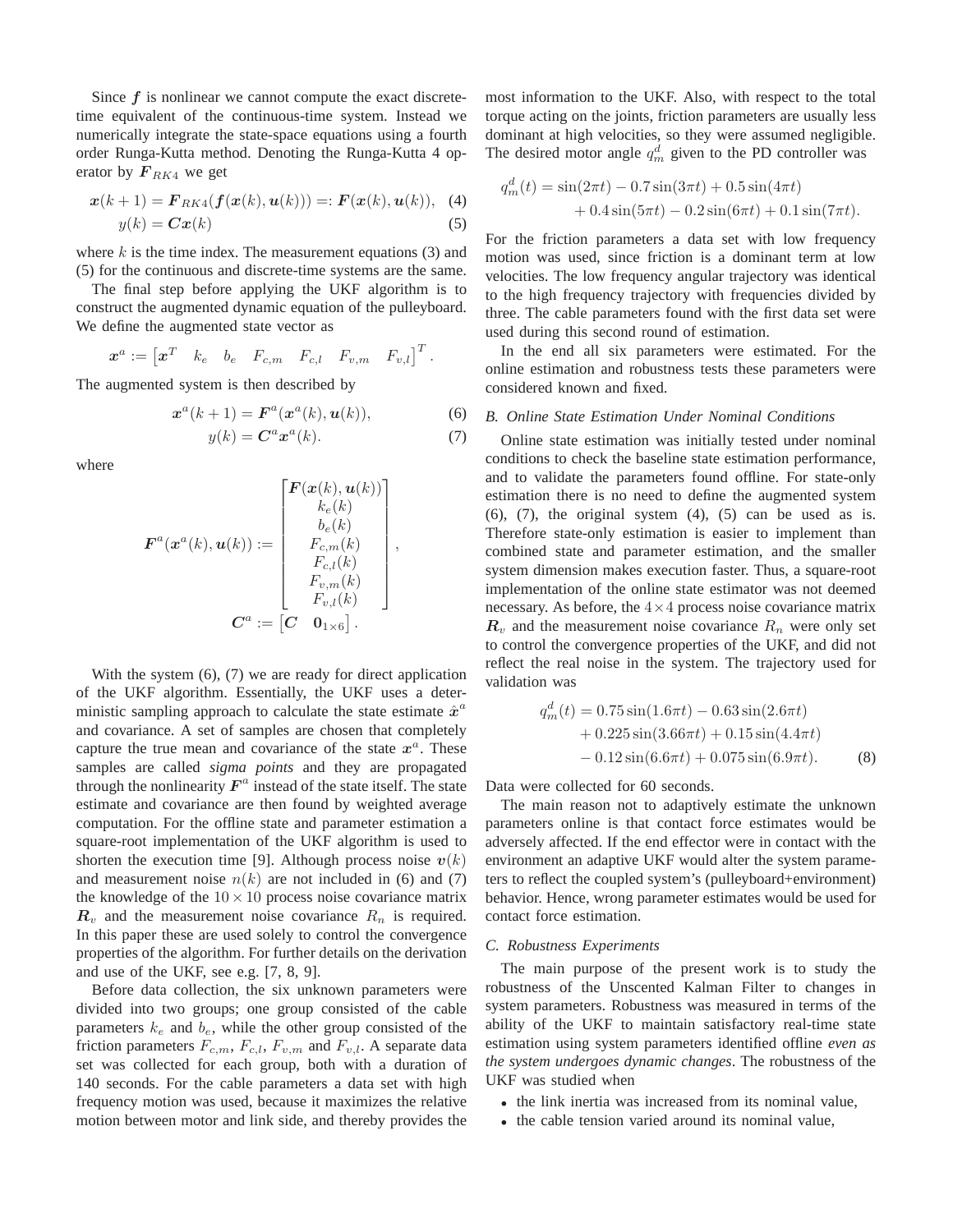- a contact force on the link increased from its nominal value of zero, and
- the motion of the link was physically constrained.

For each test the motor and link angles were recorded together with the estimated state and input motor torque. Actual velocities were computed during post processing using a zero-phase low-pass filter on the first differences of the encoder signals. The relative root-mean-square (RMS) error and maximum error between actual and estimated state was computed for each test.

*1) Link Inertia:* When a robot picks up an object the effective inertia changes, which impacts the system dynamics. Also, the inertia matrix of a multi-DoF robot is not constant, as is the case for the 1-DOF pulleyboard, but varies with the robot's configuration. To simplify the system dimension and reduce computing time, it may be desirable to use a 1-DoF UKF for each joint of a multi-DoF robot. For these reasons the UKF must be robust to changes in inertia.

For this experiment the link inertia was changed by attaching weights to the link at several distances from the axis of rotation. Inertia was increased from the nominal link inertia of  $3.63 \cdot 10^{-4}$  kgm<sup>2</sup> up to  $1.33 \cdot 10^{-3}$  kgm<sup>2</sup>, an increase by a factor of 3.65. For practical reasons it was impossible to decrease the inertia. At each inertia the same sum-of-sinusoids angular trajectory was used as for the validation in section III-B.

*2) Cable Tension:* The amount of pretension in the cable indirectly determines the cable's spring and damping parameters, and also the lumped friction parameters. Since the cable tension will change over time, so will the parameters that depend on it. By varying the tension around the nominal value used for parameter estimation we measured the robustness of the UKF to changes in estimated parameters.

Tension was varied in steps of approximately 260g from the maximum tension of 3.3kg, via the nominal tension of 2.2kg, down to 1.17kg. The tensions tested ranged from about 0.5 to 1.5 times the nominal tension. Again, the same sinusoid was used as for the validation in section III-B.

*3) Contact Force:* Contact force estimation is of interest in teleoperation as a potential replacement for force sensors. The contact force can be computed with complete knowledge of the input torque, system state and dynamics. However, it is often the case that the complete state is not known, and it is therefore desirable to see how the state estimates are affected as a result of the applied contact force.

Accurate contact forces were simulated by attaching a cable perpendicular to the link and pulling with weights in a hanging basket. Meanwhile the pulleyboard followed the desired trajectory:

$$
q_m^d(t) = 0.5\sin(\pi t).
$$

A single 0.5Hz sine wave was used instead of (8) to keep the basket from jumping around. The quasi-static conditions ensured that the additional inertia was not affecting the dynamics, and that the weight was simply a constant force. At first the contact force corresponded to the weight of the basket only (12.5 g), and then weights of 12.5g were



Fig. 3. Offline convergence of the six estimated parameters.

added every 20 seconds. Weights were added 7 times for a total of 8 data points. The maximum contact force was  $8 \times 12.5$ g  $\times 9.81$ m/s<sup>2</sup> = 0.981N. Since there was a small transient when new weights were added only the data in the middle 10 seconds of every 20-second interval were used.

*4) Constrained Motion:* When the link of the pulleyboard is physically constrained, a worst case scenario is created wherein the UKF assumes the robot is moving when it is not. Due to the constraint, the link will not move at all, but the motor will because of the elastic transmission. Since the cable transmission is very stiff ( $k_e = 3 \cdot 10^4 \pm 1 \cdot 10^4$  N/m), the difference between motor angle and link angle will always be small (typically  $< 0.15$  rad). Hence, the UKF state estimator must be very accurate in order to provide any additional information about the actual link state. The alternative would be to assume that the motor and link states are equal. We can get a clear picture of whether the implementation of the UKF is worthwhile if the UKF link state estimate is better than using the colocated sensor to approximate the link state.

To check this, the pulleyboard was operated with the link physically constrained for 20 seconds. The link was rigidly fixed to the base using a C-clamp, and a sinusoidal trajectory of 0.5 Hz was commanded to the PD controller.

## IV. RESULTS

#### *A. Offline State and Parameter Estimation*

The results of the offline parameter estimation are shown in Fig. 3. The top two graphs show the convergence of the spring and damper constants, which were found with the high frequency data set. The bottom four graphs show the friction terms, which were found with the low frequency data set. All six of the estimated parameters showed convergence. For this data set, the Coulomb friction tended to converge quickly in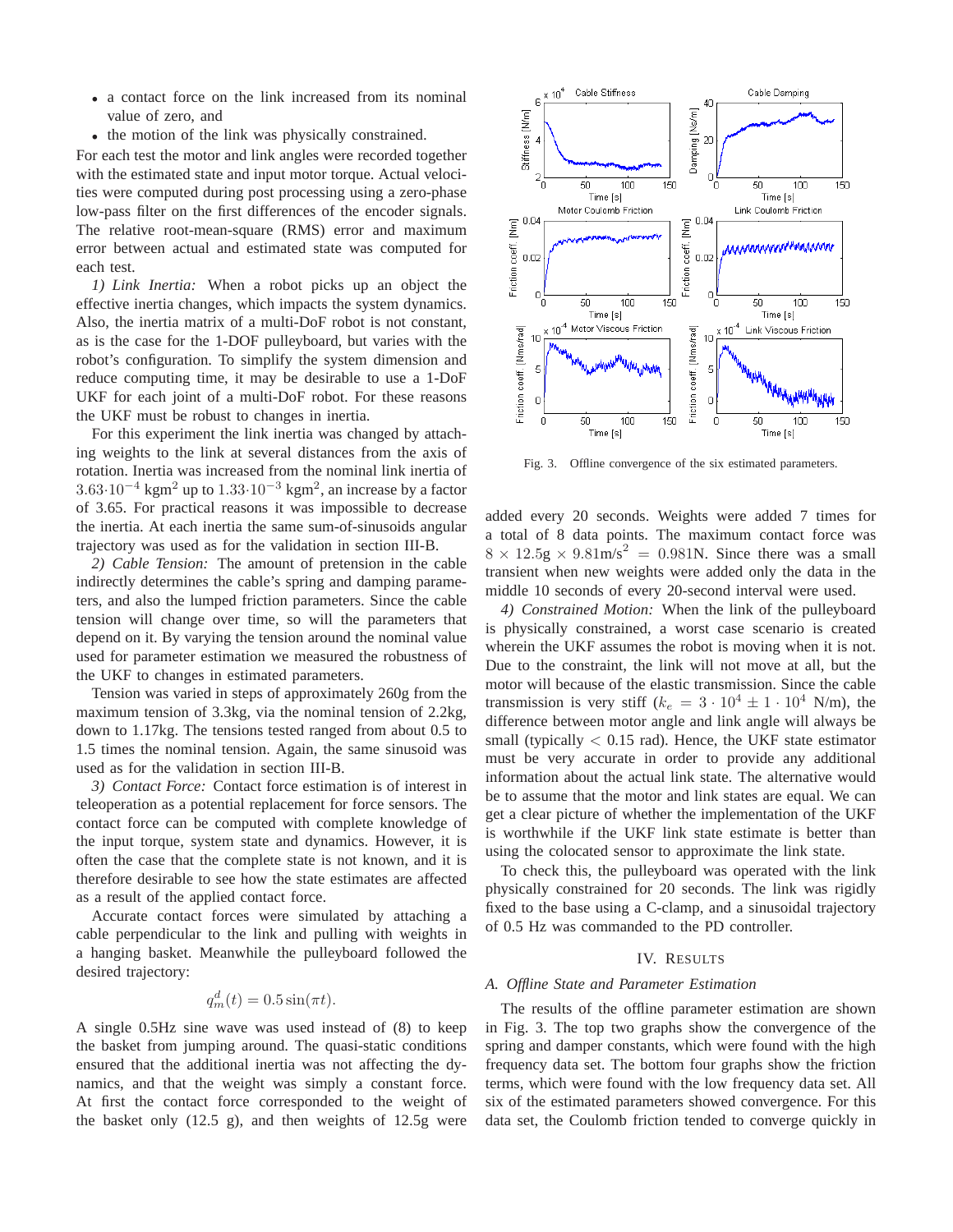

Fig. 4. Online state estimation under nominal conditions: 15-second excerpt and zoom detail.

10-20 seconds, while the stiffness and damping parameters showed slower convergence. The viscous friction took even longer to converge; the link viscous friction in particular took nearly 100 seconds to reach steady state.

## *B. Online State Estimation Under Nominal Conditions*

Fig. 4 shows a 15-second excerpt from the 60-second data set, plus a detail at high zoom level. The state estimates are denoted by  $\hat{q}_m$ ,  $\hat{q}_l$ ,  $\hat{q}_m$  and  $\hat{q}_l$ . At high magnification the difference between motor and link angles becomes evident, whereas the difference in velocity is less pronounced. The zoom window in the lower plot shows oscillations in the actual motor velocity, and the state estimator tracking those oscillations *in phase*. The link velocity is less oscillatory, and the link velocity estimate reflects that.

#### *C. Robustness Experiments*

Table I contains relative RMS estimation errors in percent for nominal and off-nominal experiments, calculated as

## $RMS\% = 100 * RMS(estimation error)/RMS(actual value).$

Absolute errors are used for constrained motion. The errors are  $\tilde{q}_m := q_m - \hat{q}_m$ ,  $\tilde{q}_l := q_l - \hat{q}_l$ ,  $\dot{\tilde{q}}_m := \dot{q}_m - \dot{\tilde{q}}_m$  and  $\dot{\tilde{q}}_l := \dot{q}_l - \dot{\tilde{q}}_l$ .

*1) Link Inertia:* Fig. 5 shows the relative RMS error and the maximum error of the state estimation as link inertia is increased. All four graphs show the same phenomenon; the error stays almost constant until the inertia reaches 2.5 times its nominal inertia. It is then much higher for an inertia of 3.5 times nominal, and especially pronounced for the link angle.

*2) Cable Tension:* Fig. 6 shows the relative RMS and maximum values of the state estimation error as the cable tension varies around its nominal value. The motor angle estimation error stays relatively constant. Link angle error, however, is lower than nominal for lower tension, and gets worse with higher tensions. The RMS error of the velocity estimates stays flat up to the nominal tension, and then

## TABLE I

RELATIVE RMS ERRORS (%) FOR ROBUSTNESS EXPERIMENTS. FOR COMPARISON, THE RELATIVE RMS ERROR OF MOTOR ANGLE TO LINK ANGLE IS INCLUDED. †THE LAST ROW CONTAINS ABSOLUTE RMS ERROR VALUES IN RAD OR RAD/S.

|                                    |      | $\tilde{q}_m$ | $\tilde{q}_l$ | $\dot{\tilde{q}}_m$ | $\dot{\tilde{q}}_l$ | $q_m - q_l$ |
|------------------------------------|------|---------------|---------------|---------------------|---------------------|-------------|
| Nominal                            |      | 0.29          | 0.98          | $\overline{17}$     | 13                  | 1.5         |
| Relative<br>Inertia                | 1.08 | 0.33          | 1.2           | 19                  | 15                  | 1.6         |
|                                    | 1.14 | 0.37          | 1.0           | 21                  | 17                  | 1.7         |
|                                    | 1.2  | 0.40          | 1.1           | 23                  | 19                  | 1.8         |
|                                    | 1.71 | 0.44          | 1.1           | 26                  | 23                  | 2.3         |
|                                    | 2.52 | 0.58          | 1.2           | 34                  | 32                  | 3.5         |
|                                    | 3.65 | 1.5           | 4.4           | 93                  | 82                  | 4.8         |
| Relative<br>Tension                | 0.54 | 0.29          | 0.77          | 16                  | 13                  | 1.7         |
|                                    | 0.65 | 0.30          | 0.79          | 17                  | 13                  | 1.6         |
|                                    | 0.77 | 0.29          | 0.90          | 16                  | 13                  | 1.6         |
|                                    | 0.88 | 0.28          | 1.0           | 16                  | 13                  | 1.5         |
|                                    | 1.1  | 0.30          | 1.3           | 18                  | 16                  | 1.5         |
|                                    | 1.2  | 0.32          | 1.3           | 20                  | 17                  | 1.6         |
|                                    | 1.4  | 0.33          | 1.5           | 21                  | 18                  | 1.6         |
|                                    | 1.5  | 0.35          | 1.4           | 23                  | 20                  | 1.7         |
| Force [N]                          | 0.12 | 0.77          | 2.8           | 126                 | 116                 | 3.4         |
|                                    | 0.25 | 1.1           | 3.1           | 179                 | 164                 | 3.9         |
|                                    | 0.37 | 1.4           | 3.2           | 234                 | 218                 | 4.9         |
|                                    | 0.49 | 1.6           | 3.1           | 288                 | 267                 | 5.9         |
|                                    | 0.61 | 1.9           | 3.3           | 346                 | 321                 | 7.0         |
|                                    | 0.74 | 2.1           | 3.3           | 402                 | 374                 | 7.9         |
|                                    | 0.86 | 2.3           | 3.2           | 458                 | 432                 | 8.8         |
|                                    | 0.98 | 2.4           | 3.0           | 516                 | 495                 | 9.7         |
| Constrained<br>Motion <sup>†</sup> |      | 0.01          | 0.01          | 6.6                 | 6.0                 | 0.05        |



Fig. 5. State estimation performance expressed in terms of relative RMS error and maximum error for increasing link inertia.

increases almost linearly with higher tension. It is hard to find a consistent pattern in the maximum errors. However, the link angle error does seem to go up as tension increases.

*3) Contact Force:* Fig. 7 shows the effect of constant applied force on estimation error. Motor angle and velocity, and link velocity all have errors with near-linear characteristics, whereas the link angle estimate has a somewhat more random shape and shows less variation. It should be noted that velocity estimation performance is very poor.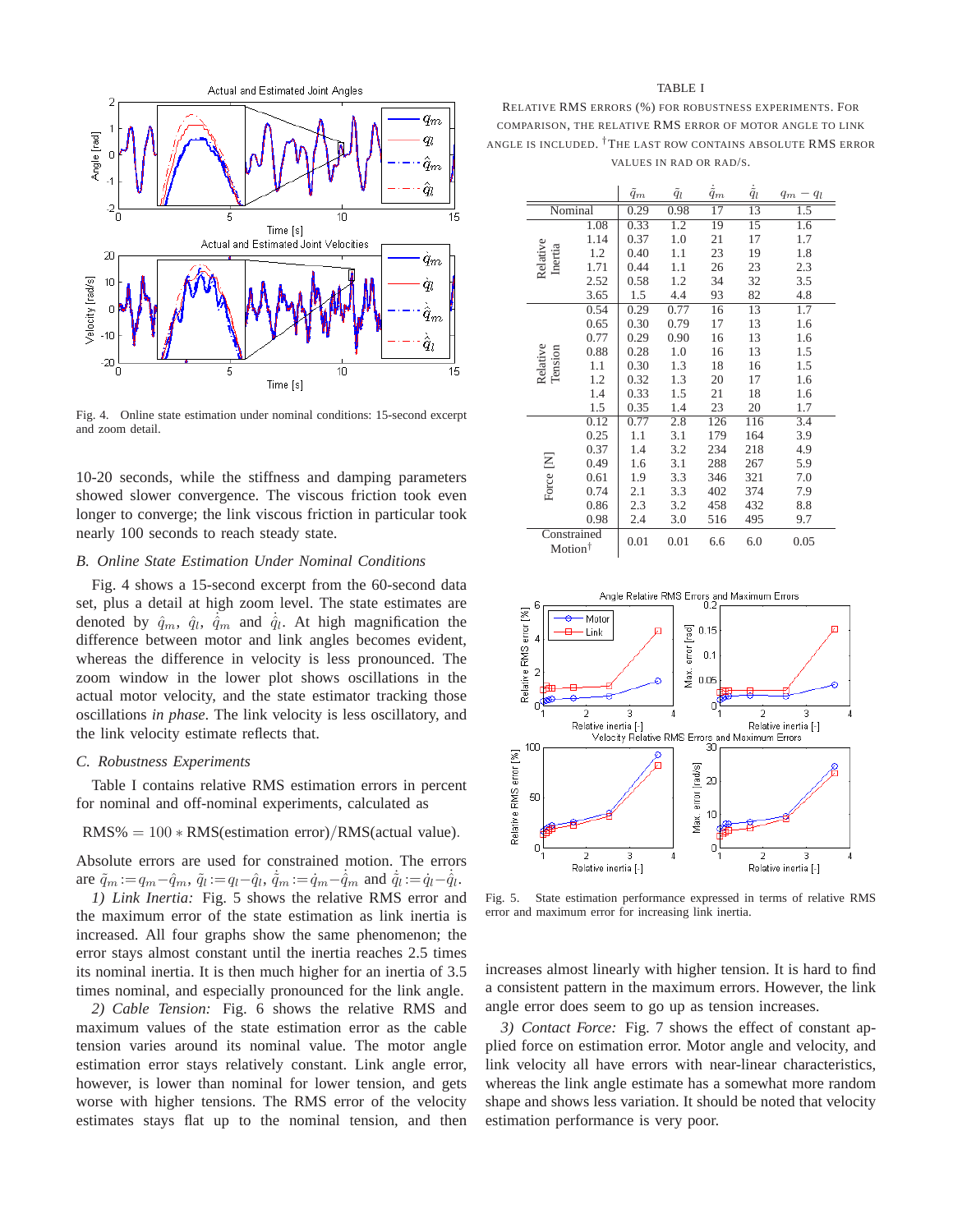

Fig. 6. State estimation performance expressed in terms of relative RMS error and maximum error for changing cable tension.



Fig. 7. State estimation performance expressed in terms of relative RMS error and maximum error for increasing contact force.

*4) Constrained Motion:* Fig. 8 shows the system response to an input of 0.5 radians at 0.5 Hz under constrained motion. The motor angle estimate is still close to the actual angle, and the link angle estimate is smaller than the motor angle, closer to the real link angle. The link angle appears to be out of phase with the motor trajectory tracking. Both velocity estimates are far away from the actual values, at or near zero.

# V. DISCUSSION

Offline parameter estimation yielded reasonable values for all six of the desired parameters. Dividing the parameters into two groups and estimating them separately was necessary to have all parameters converge to good estimates. Also, the choice of initial value for the cable stiffness was important for the convergence outcome. Setting the initial value of  $k_e$  to zero did not lead to convergence. In our case the initial stiffness guess was set at  $5 \cdot 10^4$  N/m. It is interesting to note that the



Fig. 8. State estimation when link is physically constrained.

results showed Coulomb friction to be greater than viscous friction by about two orders of magnitude. This agrees with findings in [15], where it was found that pulley friction was primarily Coulombic. The assumption made in section III-A that friction is less dominant at higher velocities also hinged on this observation.

In the nominal online tests motor and link states were accurately estimated using the system parameters found in the offline estimation step. Velocity estimation was not as good as angle estimation. However, the velocity estimate was still significantly improved from the regular low-pass filtered first difference and, in particular, there was no phase lag in the UKF velocity estimate. Phase lag is a common factor in controller instability and poor controller performance. With the improved estimates we will be able to increase the controller gains and improve tracking performance.

The right-most column in Table I contains the relative RMS values of  $q_m - q_l$ . This is the error in using motor angle as a substitute for link angle. The RMS error of the motor and link angle estimation  $\tilde{q}_m$  and  $\tilde{q}_l$  were consistently smaller showing that performance of the UKF was satisfactory and derived more useful information. This result is also visible in Fig. 4. We therefore conclude that the UKF is worthwhile for estimating link state from colocated sensors. Note that the RMS error shot up when the inertia of the link was increased from a factor of 2.5 to 3.6. This suggests a "safe range" of inertial changes, or weights that the robot can hold without affecting state estimation too much. Also, care should be taken in using the velocity estimate during environmental contact.

Fig. 7 reveals a near-linear relationship between contact force and estimation error for all states except link angle. The reverse relationship would suggest using error to estimate contact force, especially from the motor angle estimate, since it is measurable in real time. A similar technique was also proposed in [16]. However, we would only feel confident doing this under quasi-static conditions, because that is how the experiments were carried out.